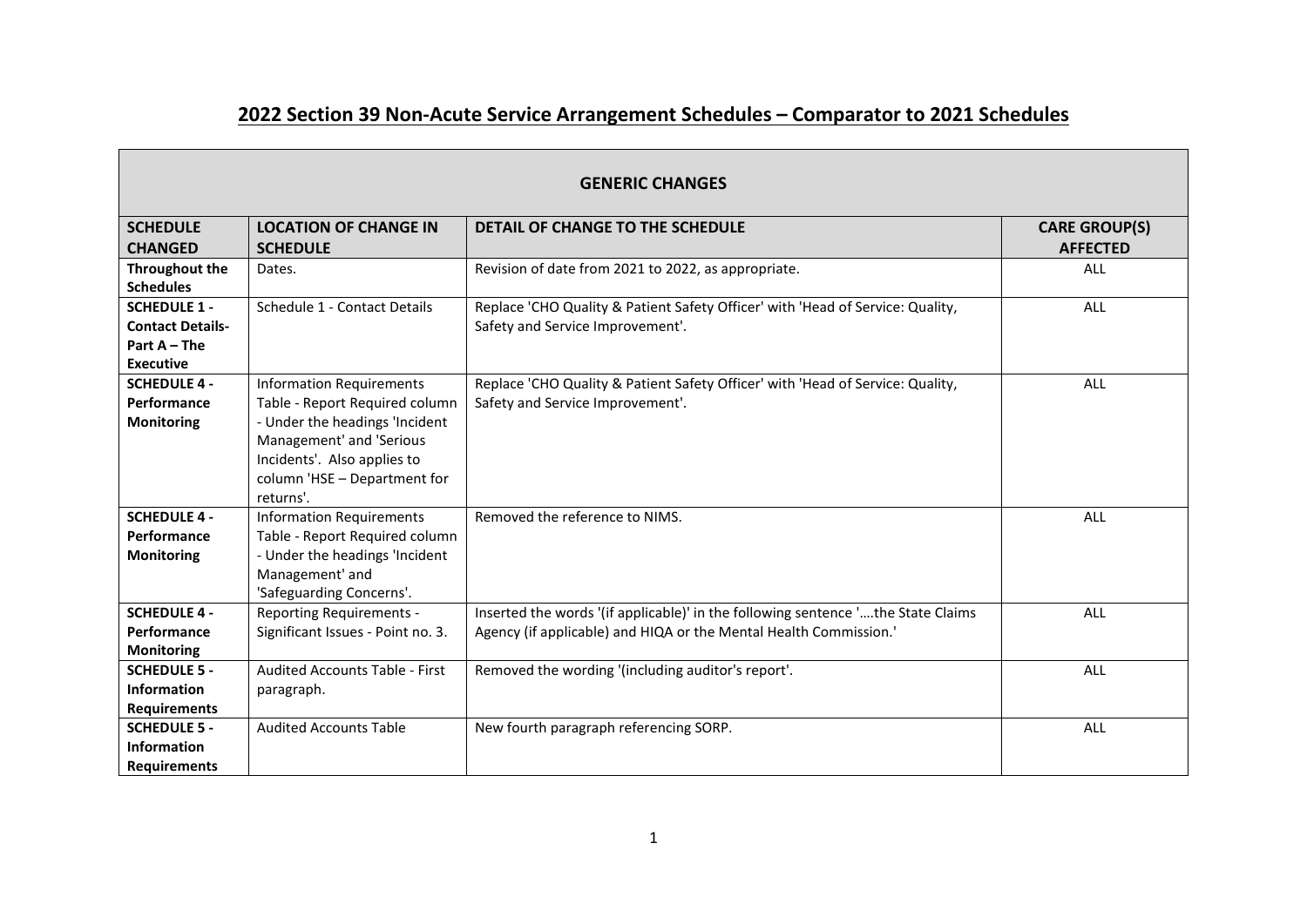| <b>SCHEDULE</b>     | <b>LOCATION OF CHANGE IN</b>    | <b>DETAIL OF CHANGE TO THE SCHEDULE</b>                                        | <b>CARE GROUP(S)</b> |
|---------------------|---------------------------------|--------------------------------------------------------------------------------|----------------------|
| <b>CHANGED</b>      | <b>SCHEDULE</b>                 |                                                                                | <b>AFFECTED</b>      |
| <b>SCHEDULE 5 -</b> | Other Information block -       | Replace 'CHO Quality & Patient Safety Officer' with 'Head of Service: Quality, | ALL                  |
| <b>Information</b>  | Under the headings 'Incident    | Safety and Service Improvement'.                                               |                      |
| <b>Requirements</b> | Management' and 'Serious        |                                                                                |                      |
|                     | Incidents'.                     |                                                                                |                      |
| <b>SCHEDULE 5 -</b> | Other Information block -       | Removed the reference to NIMS.                                                 | <b>ALL</b>           |
| <b>Information</b>  | Under the headings 'Incident    |                                                                                |                      |
| <b>Requirements</b> | Management' and                 |                                                                                |                      |
|                     | 'Safeguarding Concerns'.        |                                                                                |                      |
| <b>SCHEDULE 5 -</b> | Governance Information          | Removed the reference to NIMS                                                  | ALL                  |
| <b>Information</b>  | Requirements Table -            |                                                                                |                      |
| <b>Requirements</b> | Submissions as Required         |                                                                                |                      |
|                     | column - Under the headings     |                                                                                |                      |
|                     | 'Incident Management' and       |                                                                                |                      |
|                     | 'Safeguarding Concerns'.        |                                                                                |                      |
| <b>SCHEDULE 5 -</b> | Governance Information          | Replace 'CHO Quality & Patient Safety Officer' with 'Head of Service: Quality, | <b>ALL</b>           |
| <b>Information</b>  | Requirements Table -            | Safety and Service Improvement'.                                               |                      |
| <b>Requirements</b> | Submissions as Required         |                                                                                |                      |
|                     | column - Under the headings     |                                                                                |                      |
|                     | 'Incident Management' and       |                                                                                |                      |
|                     | 'Serious Incidents'.            |                                                                                |                      |
| <b>SCHEDULE 5 -</b> | Governance Information          | Additional information re Data Protection and GDPR.                            | <b>ALL</b>           |
| <b>Information</b>  | Requirements Table - Annual     |                                                                                |                      |
| <b>Requirements</b> | Declarations column - Under 'I  |                                                                                |                      |
|                     | confirm that I have complied    |                                                                                |                      |
|                     | with the Data Protection Act    |                                                                                |                      |
|                     | 2018'.                          |                                                                                |                      |
| <b>SCHEDULE 6 -</b> | Procurement - Requirements      | New bullet number 8 referencing the 'National Public Procurement Policy        | ALL                  |
| <b>Funding</b>      | for Funded Agencies Table       | Framework'.                                                                    |                      |
| <b>SCHEDULE 6 -</b> | Change of text re IFMS          | The text in the IFMS section has been updated.                                 | ALL                  |
| <b>Funding</b>      |                                 |                                                                                |                      |
| <b>SCHEDULE 7 -</b> | 4. Professional Indemnity - (a) | Amended text.                                                                  | ALL                  |
| <b>Insurance</b>    | & (b)                           |                                                                                |                      |
| <b>SCHEDULE 8 -</b> | Contact Details - Consumer      | Amended Telephone and Fax Number for CHO 1, CHO 2, Mid-West Community          | <b>ALL</b>           |
| <b>Complaints</b>   | Affairs                         | Healthcare and Saolta Hospital Group.                                          |                      |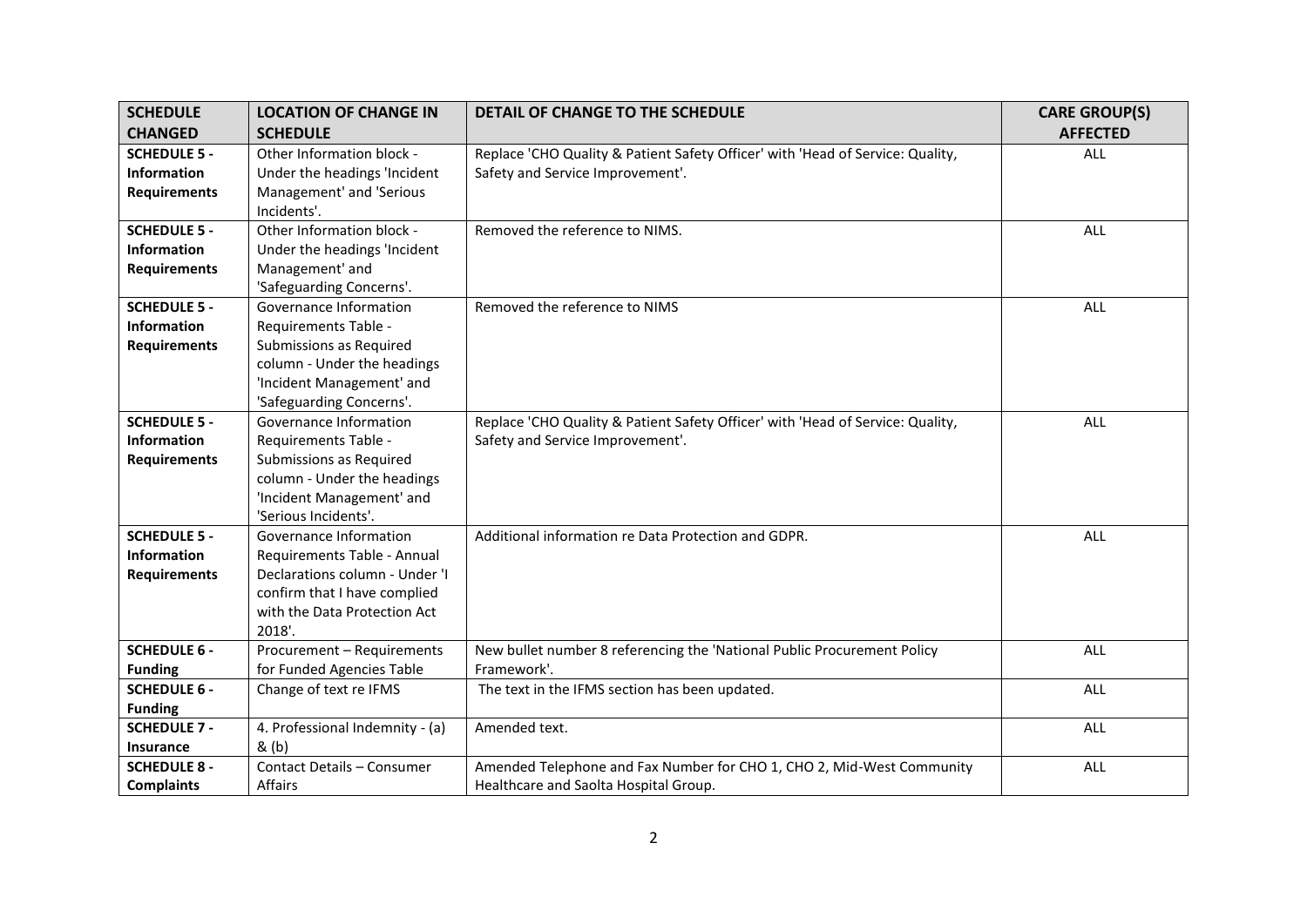| <b>SCHEDULE</b>                     | <b>LOCATION OF CHANGE IN</b>                       | DETAIL OF CHANGE TO THE SCHEDULE                                               | <b>CARE GROUP(S)</b>                          |
|-------------------------------------|----------------------------------------------------|--------------------------------------------------------------------------------|-----------------------------------------------|
| <b>CHANGED</b>                      | <b>SCHEDULE</b>                                    |                                                                                | <b>AFFECTED</b>                               |
| <b>SCHEDULE 2 -</b>                 | Section 4 (A) - Generic column -                   | Replace reference to 'Vulnerable Adults' with 'adults at risk of abuse'.       | <b>ALL</b>                                    |
| <b>Quality and</b>                  | Under the heading                                  |                                                                                | (except Older Persons)                        |
| <b>Safety</b>                       | 'Safeguarding Vulnerable                           |                                                                                |                                               |
|                                     | Persons at Risk of Abuse                           |                                                                                |                                               |
|                                     | National Policy and Procedures                     |                                                                                |                                               |
|                                     | (HSE 2014)'.                                       |                                                                                |                                               |
| <b>SCHEDULE 2 -</b>                 | Section 5 - Care Group Specific                    | Replace 'CHO Quality & Patient Safety Officer' with 'Head of Service: Quality, | <b>ALL</b>                                    |
| <b>Quality and</b>                  | Column - Under the headings                        | Safety and Service Improvement'.                                               | (except Generic)                              |
| <b>Safety</b>                       | 'Incident Management' and                          |                                                                                |                                               |
|                                     | 'Serious Incidents'.                               |                                                                                |                                               |
| <b>SCHEDULE 2 -</b>                 | Section 5 - Quality Assurance                      | Removed the reference to NIMS.                                                 | <b>ALL</b>                                    |
| <b>Quality and</b>                  | and Monitoring of Quality and                      |                                                                                | (except Generic)                              |
| <b>Safety</b>                       | Standards - Care Group Specific                    |                                                                                |                                               |
|                                     | column - Under the headings                        |                                                                                |                                               |
|                                     | 'Incident Management' and                          |                                                                                |                                               |
|                                     | 'Safeguarding Concerns'.                           |                                                                                |                                               |
| <b>SCHEDULE 2 -</b>                 | Section 5 - Monitoring of                          | Add heading 'Health Promotion Information' with relevant weblink.              | ALL                                           |
| <b>Quality and</b><br><b>Safety</b> | Quality and Standards Table -<br>Useful Resources. |                                                                                | (except Disability and<br>Health & Wellbeing) |
| <b>SCHEDULE 2 -</b>                 | Section 5 - Monitoring of                          | Add additional weblink.                                                        | Disability and Health &                       |
| <b>Quality and</b>                  | Quality and Standards Table -                      |                                                                                | Wellbeing                                     |
| <b>Safety</b>                       | Useful Resources - Under the                       |                                                                                |                                               |
|                                     | heading 'Health Promotion                          |                                                                                |                                               |
|                                     | Information'.                                      |                                                                                |                                               |
| <b>SCHEDULE 4 -</b>                 | <b>Information Requirements</b>                    | Replace 'CHO Quality & Patient Safety Officer' with 'Head of Service: Quality, | Disability & Older Persons                    |
| Performance                         | Table - row with heading                           | Safety and Service Improvement'.                                               |                                               |
| <b>Monitoring</b>                   | 'National Policy and Procedure                     |                                                                                |                                               |
|                                     | Safeguarding Vulnerable                            |                                                                                |                                               |
|                                     | Persons at Risk of Abuse' - sub                    |                                                                                |                                               |
|                                     | heading 'Reports on                                |                                                                                |                                               |
|                                     | safeguarding concerns, trends,                     |                                                                                |                                               |
|                                     | issues etc Quarterly' - column                     |                                                                                |                                               |
|                                     | 'HSE - Department for returns'.                    |                                                                                |                                               |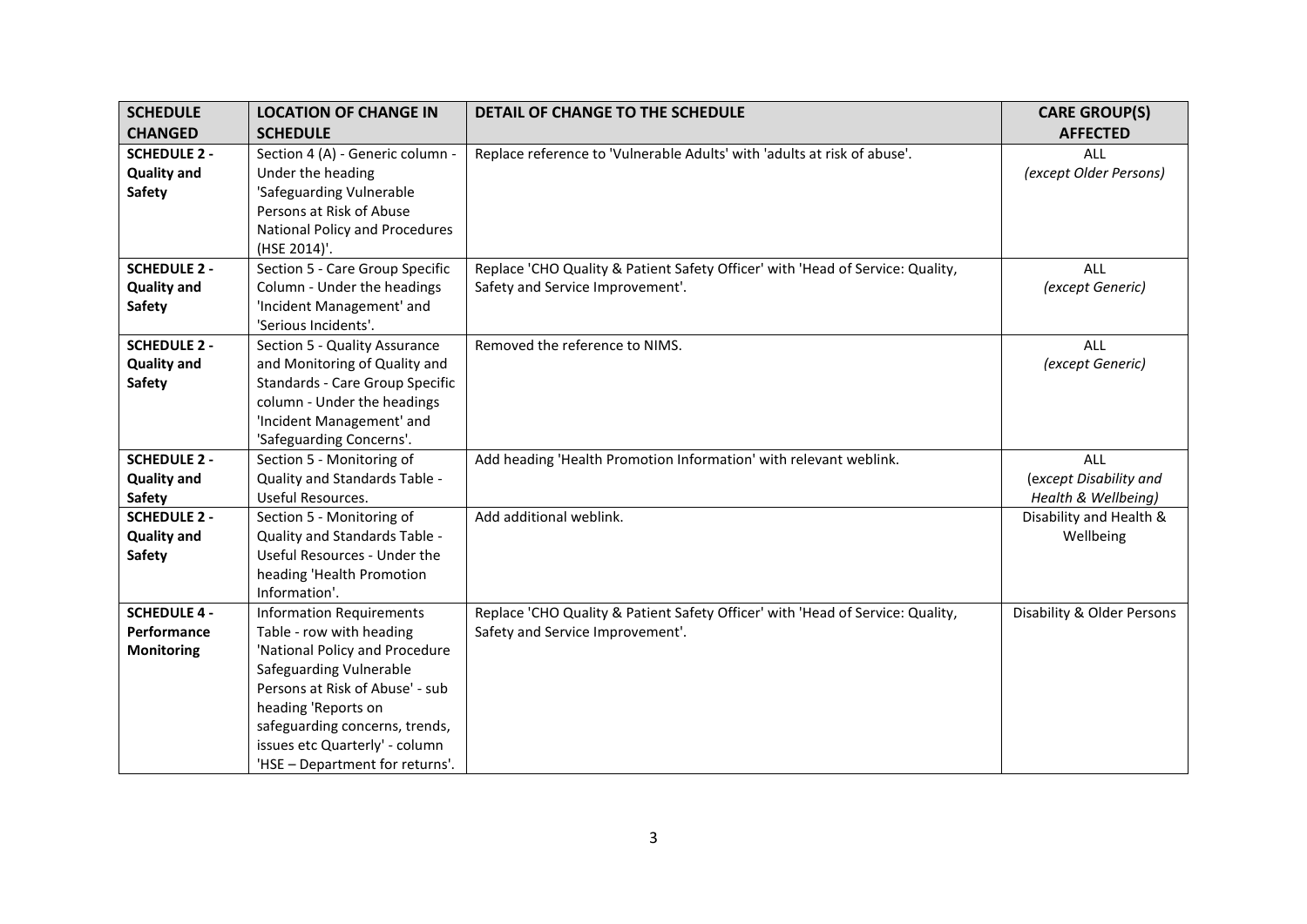| <b>DISABILITY CHANGES ONLY</b>                                               |                                                                                                                                 |                                                                                                                                                                                                                                                                          |                                         |
|------------------------------------------------------------------------------|---------------------------------------------------------------------------------------------------------------------------------|--------------------------------------------------------------------------------------------------------------------------------------------------------------------------------------------------------------------------------------------------------------------------|-----------------------------------------|
| <b>SCHEDULE</b><br><b>CHANGED</b>                                            | <b>LOCATION OF CHANGE IN</b><br><b>SCHEDULE</b>                                                                                 | DETAIL OF CHANGE TO THE SCHEDULE                                                                                                                                                                                                                                         | <b>CARE GROUP(S)</b><br><b>AFFECTED</b> |
| <b>SCHEDULE 1 -</b><br><b>Contact Details-</b><br>Part $B$ – The<br>Provider | New row below 'HR Contact'                                                                                                      | New row named ' 'The Provider's Representative on the CHO's Children's<br>Disability Network (CDN) Governance Group<br>(Point of Contact for CDNT Services)'.                                                                                                            | Disability                              |
| <b>SCHEDULE 2 -</b><br><b>Quality and</b><br><b>Safety</b>                   | Section 4 (A) - Generic column -<br>Under the heading 'New for<br>2022'.                                                        | Add 'HIQA National Standards For Adult Safeguarding 2019'.                                                                                                                                                                                                               | Disability                              |
| <b>SCHEDULE 2 -</b><br><b>Quality and</b><br><b>Safety</b>                   | Section 4 (A) - Care Group<br>Specific Column - Person-Centre<br>Planning Framework                                             | Amend text to 'Person-Centred Planning Framework'.                                                                                                                                                                                                                       | Disability                              |
| <b>SCHEDULE 2 -</b><br><b>Quality and</b><br>Safety                          | Section 4 (A) - Generic column -<br>Under the heading 'New for<br>2022'.                                                        | Add 'Interim Standards for New Directions'.                                                                                                                                                                                                                              | Disability                              |
| <b>SCHEDULE 2 -</b><br><b>Quality and</b><br><b>Safety</b>                   | Throughout the whole Schedule<br>2.                                                                                             | Replace the wording client/clients with service user/service users.                                                                                                                                                                                                      | Disability                              |
| <b>SCHEDULE 2 -</b><br><b>Quality and</b><br><b>Safety</b>                   | Section 2 - Corporate and<br>Quality/Social Care Governance<br>- Corporate, Clinical/Social Care<br>Governance table - Point 1. | Add text '(Where relevant the CDNT structures need to be outlined, including<br>staff reporting line)'.                                                                                                                                                                  | Disability                              |
| <b>SCHEDULE 3 -</b><br><b>Service Delivery</b><br><b>Specification</b>       | Section 2 - 'Additional<br>requirements for Section 2'<br>paragraph.                                                            | Insert the words 'equal access' to the last sentence.                                                                                                                                                                                                                    | Disability                              |
| <b>SCHEDULE 3 -</b><br><b>Service Delivery</b><br><b>Specification</b>       | Throughout the whole Schedule<br>3.                                                                                             | Replace the wording client/clients with service user/service users.                                                                                                                                                                                                      | Disability                              |
| <b>SCHEDULE 3 -</b><br><b>Service Delivery</b><br><b>Specification</b>       | Section 2 - Minimum headings<br>table.                                                                                          | New row below ' No. of Service Users Availing of the Service' - New row named '<br>'Service Capacity at Premises' with explanatory note in adjacent column 'This<br>should indicate the number of service users that can receive a service in the<br>location each day'. | Disability                              |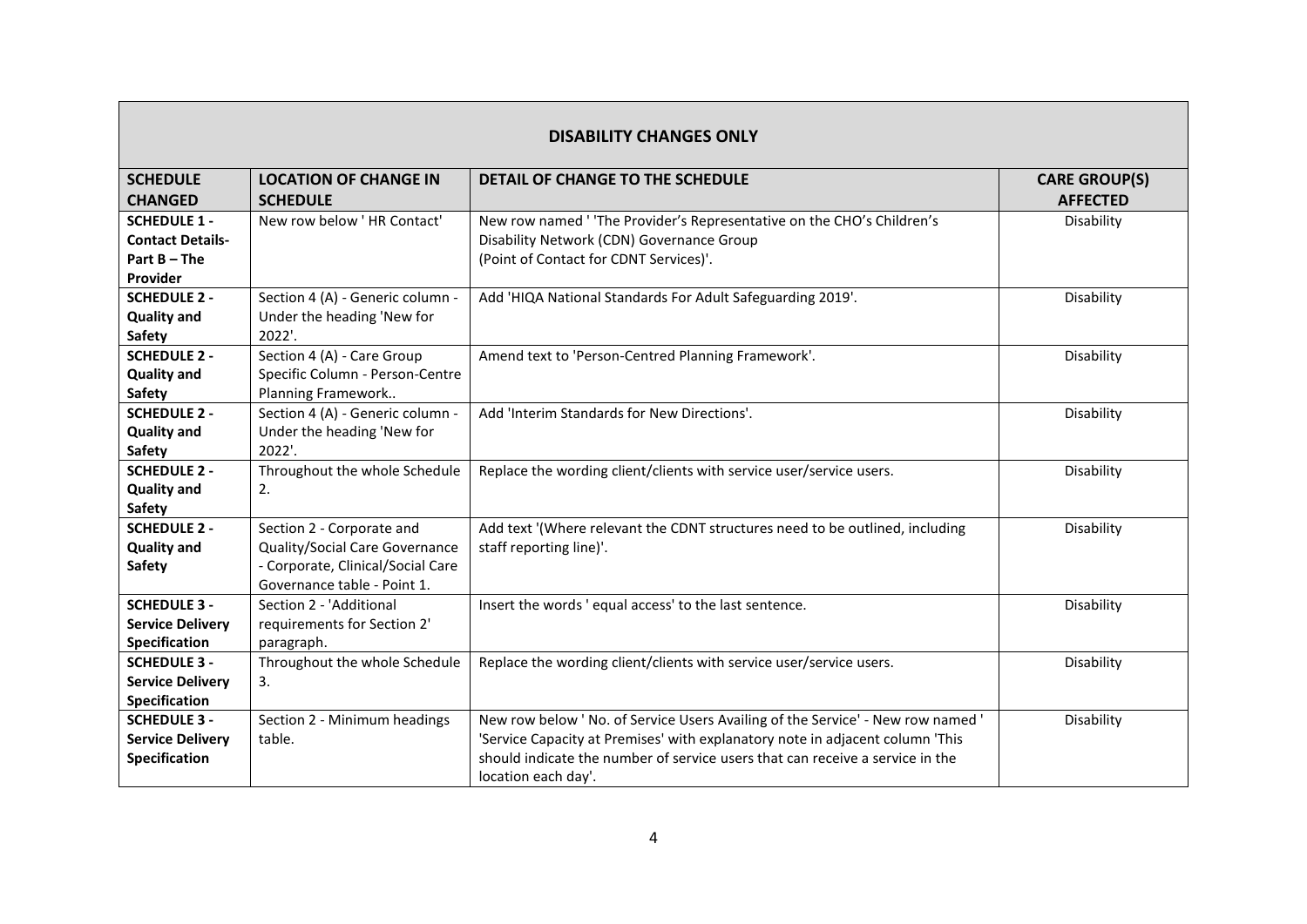| <b>SCHEDULE</b>         | <b>LOCATION OF CHANGE IN</b>          | DETAIL OF CHANGE TO THE SCHEDULE                                                  | <b>CARE GROUP(S)</b> |
|-------------------------|---------------------------------------|-----------------------------------------------------------------------------------|----------------------|
| <b>CHANGED</b>          | <b>SCHEDULE</b>                       |                                                                                   | <b>AFFECTED</b>      |
| <b>SCHEDULE 3 -</b>     | Section 3 (b) - Care Group            | Add ' Adult Day Service HSE Referral Process'                                     | Disability           |
| <b>Service Delivery</b> | Specific Column - Under the           |                                                                                   |                      |
| Specification           | heading 'New for 2022'.               |                                                                                   |                      |
| <b>SCHEDULE 3 -</b>     | Section 3 (b) - Care Group            | Add text ' The Following National Framework/Policies Apply'.                      | Disability           |
| <b>Service Delivery</b> | Specific Column - New second          |                                                                                   |                      |
| Specification           | row.                                  |                                                                                   |                      |
| <b>SCHEDULE 3 -</b>     | Section 2 - above 'Additional         | Additional paragraph re the possible requirement for the Additional CDNT          | Disability           |
| <b>Service Delivery</b> | requirements for Section 2:'          | Schedule 3 Staffing template and Accommodation Template.                          |                      |
| Specification           |                                       |                                                                                   |                      |
| <b>SCHEDULE 4 -</b>     | Throughout the whole Schedule         | Replace the wording client/clients with service user/service users.               | Disability           |
| Performance             | 4.                                    |                                                                                   |                      |
| <b>Monitoring</b>       |                                       |                                                                                   |                      |
| <b>SCHEDULE 4 -</b>     | <b>Information Requirements</b>       | Replace the words 'self-assessment tool' with 'Annual Report'.                    | Disability           |
| Performance             | Table - Report Required column        |                                                                                   |                      |
| <b>Monitoring</b>       | - Under the heading 'Interim          |                                                                                   |                      |
|                         | Standards for New Directions'.        |                                                                                   |                      |
| <b>SCHEDULE 4 -</b>     | <b>Information Requirements</b>       | Replace text with 'Annual Report to be provided to HSE as required'.              | Disability           |
| Performance             | Table - HSE Department for            |                                                                                   |                      |
| <b>Monitoring</b>       | returns column - On row               |                                                                                   |                      |
|                         | heading 'Interim Standards for        |                                                                                   |                      |
|                         | New Directions'.                      |                                                                                   |                      |
| <b>SCHEDULE 4 -</b>     | <b>Information Requirements</b>       | Replace text with 'As required'.                                                  | Disability           |
| Performance             | Table - On row heading 'Interim       |                                                                                   |                      |
| <b>Monitoring</b>       | Standards for New Directions' -       |                                                                                   |                      |
|                         | Last column.                          |                                                                                   |                      |
| <b>SCHEDULE 4 -</b>     | <b>Information Requirements</b>       | Replace text 'Other - List' with 'List any Additional Performance Measures agreed | Disability           |
| Performance             | Table - Last row - Report             | between the HSE and the Provider below;' and inserted two blank rows below it.    |                      |
| <b>Monitoring</b>       | required column.                      |                                                                                   |                      |
| <b>SCHEDULE 4 -</b>     | <b>Information Requirements table</b> | Add new row with heading 'Children Disability Network Team Reports Required'      | Disability           |
| Performance             | - Reports Required column -           | and add four new reports.                                                         |                      |
| <b>Monitoring</b>       | below 'Interim Standards for          |                                                                                   |                      |
|                         | New Directions' row.                  |                                                                                   |                      |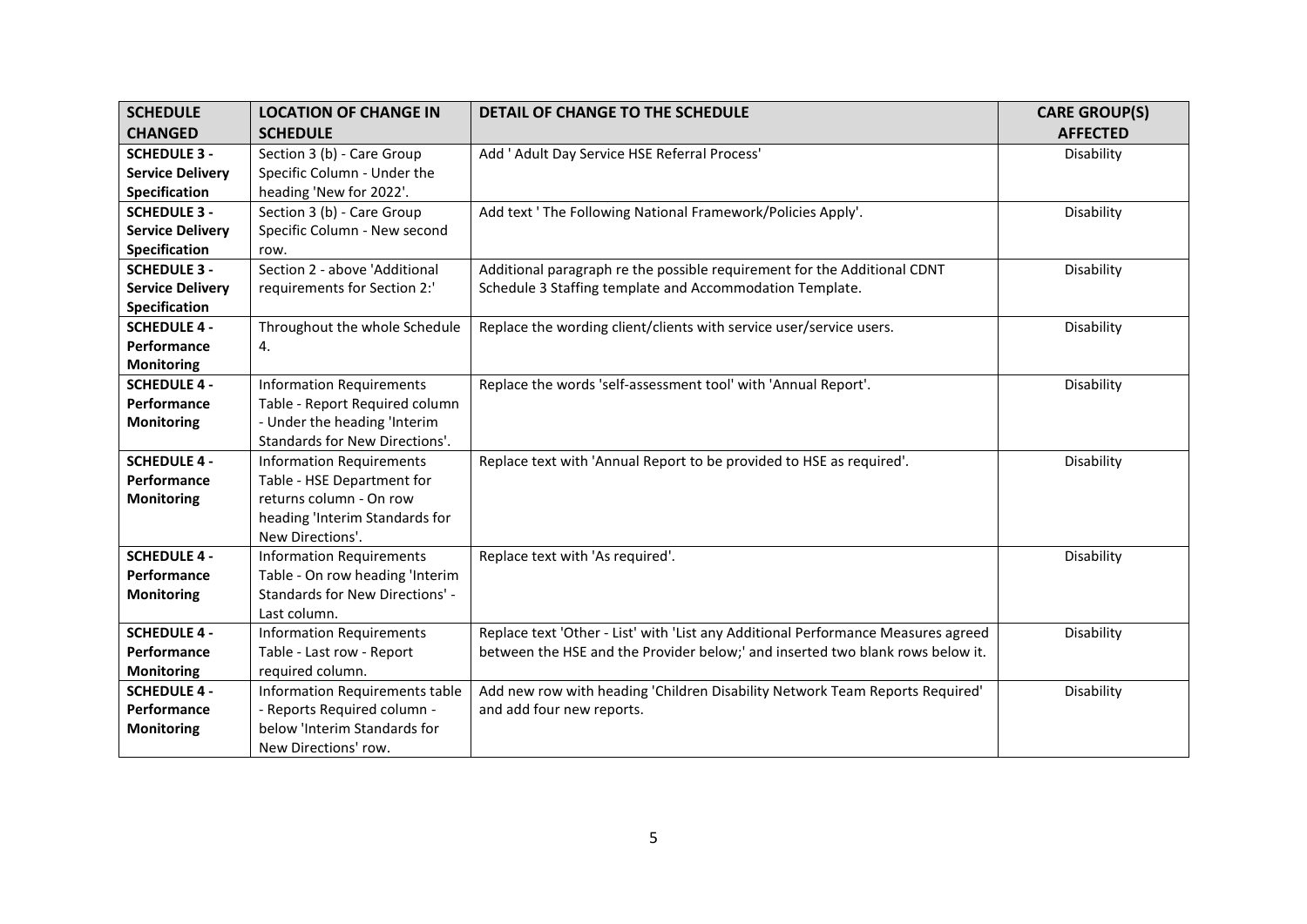| <b>SCHEDULE</b>     | <b>LOCATION OF CHANGE IN</b>      | DETAIL OF CHANGE TO THE SCHEDULE                                              | <b>CARE GROUP(S)</b> |
|---------------------|-----------------------------------|-------------------------------------------------------------------------------|----------------------|
| <b>CHANGED</b>      | <b>SCHEDULE</b>                   |                                                                               | <b>AFFECTED</b>      |
| <b>SCHEDULE 4 -</b> | Information Requirements table    | Add new text 'Return required to be sent to CDNT Governance Group, Lead       | Disability           |
| Performance         | - HSE Department for returns      | Agency, and SA Key Contact.'                                                  |                      |
| <b>Monitoring</b>   | column - aligned with new row     |                                                                               |                      |
|                     | with heading 'Children Disability |                                                                               |                      |
|                     | Network Team Reports              |                                                                               |                      |
|                     | Required'.                        |                                                                               |                      |
| <b>SCHEDULE 5 -</b> | Governance Information            | Remove the word 'or' from the start of the sentence 'or Electronic Version of | Disability           |
| <b>Information</b>  | Requirements Table -              | Composite Templates'.                                                         |                      |
| <b>Requirements</b> | <b>Documentation Required</b>     |                                                                               |                      |
|                     | column.                           |                                                                               |                      |
| <b>SCHEDULE 5 -</b> | Section 5 - Generic column -      | Add 'Interim Standards for New Directions'.                                   | Disability           |
| <b>Information</b>  | Under the heading 'New for        |                                                                               |                      |
| <b>Requirements</b> | 2022'.                            |                                                                               |                      |
| <b>SCHEDULE 5 -</b> | Governance Information            | Add new row with heading 'For Agencies with Children Disability Network Team  | Disability           |
| <b>Information</b>  | Requirements - Mandatory          | (CDNT) Activity' and list two new templates.                                  |                      |
| <b>Requirements</b> | Annual Submissions Necessary -    |                                                                               |                      |
|                     | <b>Documentation Required</b>     |                                                                               |                      |
|                     | column - above row 'list          |                                                                               |                      |
|                     | additional as required'.          |                                                                               |                      |
| <b>SCHEDULE 6 -</b> | Throughout the whole Schedule     | Replace the wording client/clients with service user/service users.           | Disability           |
| <b>Funding</b>      | 6.                                |                                                                               |                      |
| <b>SCHEDULE 6 -</b> | Above the heading 'The Funding    | Insert paragraph referencing Non Pay budget for CDNT.                         | Disability           |
| <b>Funding</b>      | will be calculated as follows:'.  |                                                                               |                      |
| <b>SCHEDULE 8 -</b> | Throughout the whole Schedule     | Replace the wording client/clients with service user/service users.           | Disability           |
| <b>Complaints</b>   | 8.                                |                                                                               |                      |
| <b>SCHEDULE 9 -</b> | Throughout the whole Schedule     | Replace the wording client/clients with service user/service users.           | Disability           |
| <b>Staffing</b>     | 9.                                |                                                                               |                      |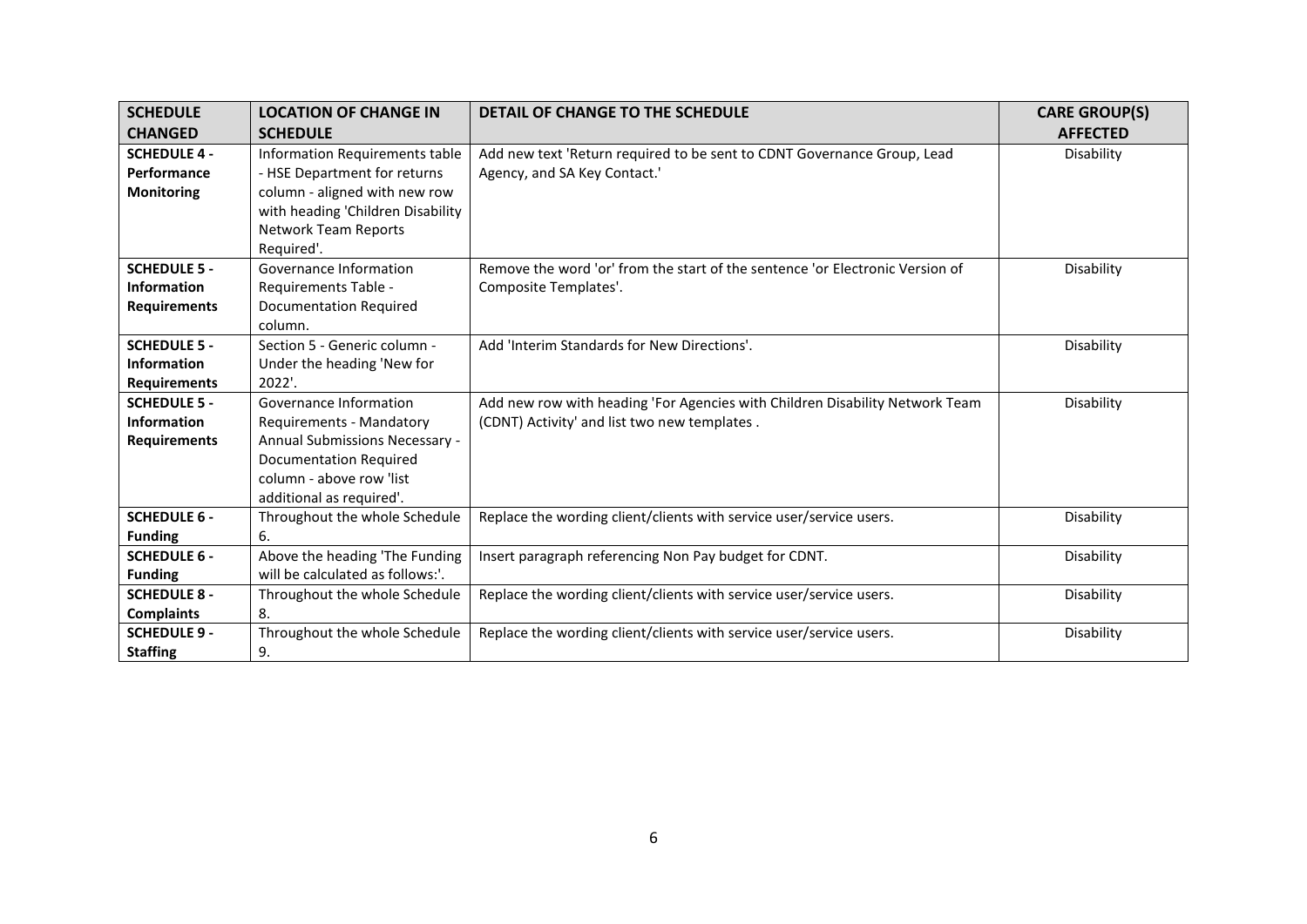| <b>OLDER PERSONS ONLY CHANGES</b> |                                   |                                                                           |                      |  |
|-----------------------------------|-----------------------------------|---------------------------------------------------------------------------|----------------------|--|
| <b>SCHEDULE</b>                   | <b>LOCATION OF CHANGE IN</b>      | DETAIL OF CHANGE TO THE SCHEDULE                                          | <b>CARE GROUP(S)</b> |  |
| <b>CHANGED</b>                    | <b>SCHEDULE</b>                   |                                                                           | <b>AFFECTED</b>      |  |
| <b>SCHEDULE 2 -</b>               | Section 4 (A) - Generic column -  | Add 'HIQA National Standards For Adult Safeguarding 2019'.                | Older Persons        |  |
| <b>Quality and</b>                | Under the heading 'New for        |                                                                           |                      |  |
| Safety                            | 2022'.                            |                                                                           |                      |  |
| <b>SCHEDULE 2 -</b>               | Section 4 (c) - Covid -19 - Under | Amended weblink.                                                          | Older Persons        |  |
| <b>Quality and</b>                | Heading 'Infection Control /      |                                                                           |                      |  |
| Safety                            | Covid-19' - Bullet Number 3.      |                                                                           |                      |  |
| <b>SCHEDULE 2 -</b>               | Section 4 (B) - C:Covid 19.       | New link - Nursing Home Expert Panel Report and Recommendations.          | <b>Older Persons</b> |  |
| <b>Quality and</b>                |                                   |                                                                           |                      |  |
| Safety                            |                                   |                                                                           |                      |  |
| <b>SCHEDULE 2 -</b>               | Section 4 (B) - C:Covid 19.       | New link - Covid Nursing Home Resources page.                             | Older Persons        |  |
| <b>Quality and</b>                |                                   |                                                                           |                      |  |
| Safety                            |                                   |                                                                           |                      |  |
| <b>SCHEDULE 3 -</b>               | Section 1 - Service Overview      | New Row named 'Covid-19' with new text referencing Covid-19 Nursing Homes | Older Persons        |  |
| <b>Service Delivery</b>           | table.                            | Expert Panel in respect of Covid-19 Response Teams and Community Support  |                      |  |
| <b>Specification</b>              |                                   | Teams.                                                                    |                      |  |

| <b>PALLIATIVE CARE – CHRONIC ILLNESS ONLY CHANGES</b> |                              |                                                                              |                           |
|-------------------------------------------------------|------------------------------|------------------------------------------------------------------------------|---------------------------|
| <b>SCHEDULE</b>                                       | <b>LOCATION OF CHANGE IN</b> | DETAIL OF CHANGE TO THE SCHEDULE                                             | <b>CARE GROUP(S)</b>      |
| <b>CHANGED</b>                                        | <b>SCHEDULE</b>              |                                                                              | <b>AFFECTED</b>           |
| <b>SCHEDULE 2 -</b>                                   | Section 4 (B) - C:Covid 19.  | New link - Nursing Home Expert Panel Report and Recommendations.             | Palliative Care - Chronic |
| <b>Quality and</b>                                    |                              |                                                                              | <b>Illness</b>            |
| Safety                                                |                              |                                                                              |                           |
| <b>SCHEDULE 2 -</b>                                   | Section 4 (B) - C:Covid 19.  | New link - Covid Nursing Home Resources page.                                | Palliative Care - Chronic |
| <b>Quality and</b>                                    |                              |                                                                              | <b>Illness</b>            |
| <b>Safety</b>                                         |                              |                                                                              |                           |
| <b>SCHEDULE 3 -</b>                                   | Section 1 - Service Overview | New Row named 'Covid-19' with new text referencing Covid-19 Nursing Homes    | Palliative Care - Chronic |
| <b>Service Delivery</b>                               | table.                       | Expert Panel in respect of the implementation of recommendation 11.3 - joint | <b>Illness</b>            |
| <b>Specification</b>                                  |                              | HSE-IHF programme to support the nursing home sector.                        |                           |